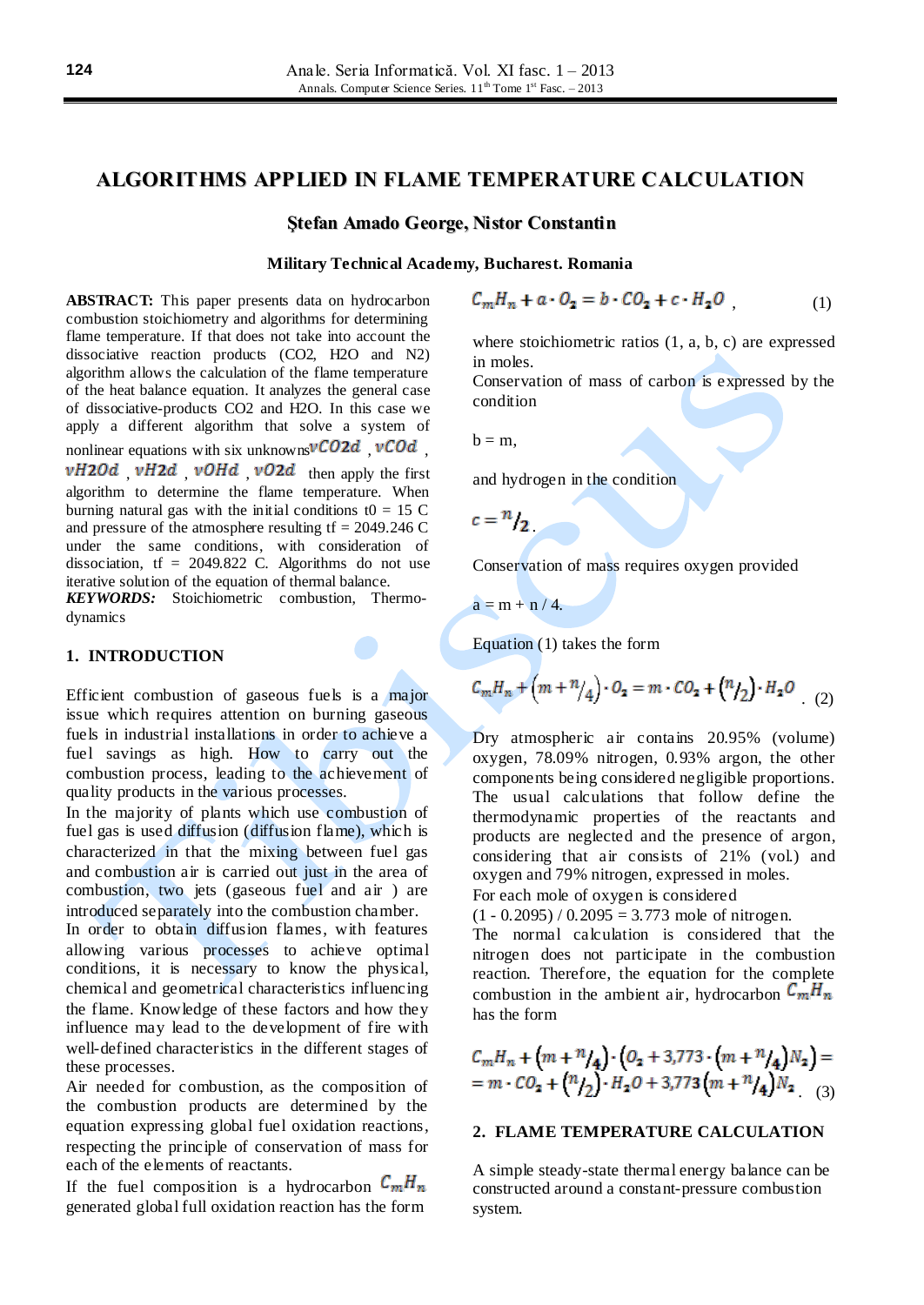The figure 1 presents the energy balance of the combustion system.



**Fig. 1 Combustion system diagram**

#### **3. ADIABATIC FLAME TEMPERATURE**

The energy balance about the system can be written as:

$$
HR + CVFuel = HP + Qc + Qu \tag{4}
$$

where

CVFuel – calorific value,

HR- the sensible heat in the air and fuel (is very small and often neglected),

HP - enthalpy of reaction products.

#### **Table 1. Lower and Higher Heating Values of Gas Fuels**

| Fue ls<br>(Gaseous Fuels<br>0 °C | Lower Heating<br>Values<br>and 1 atm) $\begin{bmatrix} LHV \end{bmatrix}$ /kg | <b>Higher Heating</b><br>Values<br><b>HHV</b> |
|----------------------------------|-------------------------------------------------------------------------------|-----------------------------------------------|
| Natural gas                      | 47.141                                                                        | 52.225                                        |
| Hydrogen                         | 120.21                                                                        | 142118                                        |
| $\overline{Still}$ gas           | 46.898                                                                        | 50.951                                        |

The case loss from the outside of the plant,  $Q_c$ , is also generally small compared to the other energy fluxes and is similarly often considered negligible. It is assumed that combustion takes place under adiabatic conditions, i.e. no heat transfer is permitted across the boundary of the system. The implication of this is that

 $Qc = 0$ 

and

 $Qu = 0$ 

Hence equation (4) simplifies down to

$$
HR + CVFuel = HP
$$
 (5)

#### **4. MOLAR ISOBARIC HEAT**

It adopts the form isobaric molar heat:

$$
Cp(T) = a1 + a2 \cdot T + a3 \cdot T^2 + a4 \cdot T^3 \tag{6}
$$

For the reactants and products the isobaric molar heat depending on temperature, where the measure kЈ unit is  $\overline{kmol\cdot K}$  are:

**- for CH4**

 $CpCH4(T) = 16.716 + 0.071T - 1.941 \cdot 10^{-5}T^{2} - 1.768 \cdot 10^{-9}T^{3}$ 

**- for O2**

 $CpO2(T) = 33,719 + 6,968 \cdot 10^{-4}T + 8,397 \cdot 10^{-7}T^2 - 1,269 \cdot 10^{-10}T^3$ 

**- for CO2**

$$
CpCO2(T) = 30,857 + 0,03T - 9,189 \cdot 10^{-6}T^2 - 9,072 \cdot 10^{-10}T^3
$$

# **- for H2O**

 $CvH2O(T) = 28.14 + 0.016T - 3.006 \cdot 10^{-6}T^2 + 1.899 \cdot 10^{-10}T^3$ 

# **- for N2**

 $CpN2(T) = 26,529 + 7,979 \cdot 10^{-3}T - 2,002 \cdot 10^{-6}T^2 + 1,724 \cdot 10^{-10}T^3$ 

**- for CO**

 $CpCO(T) = 26,535 + 0,009 \cdot T$ 

**- for OH**

 $CpOH(T) = 28,386 + 0,003 \cdot T$ 

**- for H2**

 $CpH2(T) = 27,581 + 0,003 \cdot T$ 

## **5. CALCULATION ALGORITHM**

A straight forward method for the calculation of adiabatic flame temperature is to execute the following steps:

(1) It evaluates both sides of the equation  $HR + CVFuel = HP$ 

where HR is the enthalpy sensitive, CV is calorific value and HP is the enthalpy of reaction products,  $HR = HRO2 + HRN2$   $CVFuel = CVCH4$  $HP(Tf) = HPCO2(Tf) + HPH2O(Tf) + HPN2(Tf)$ 

,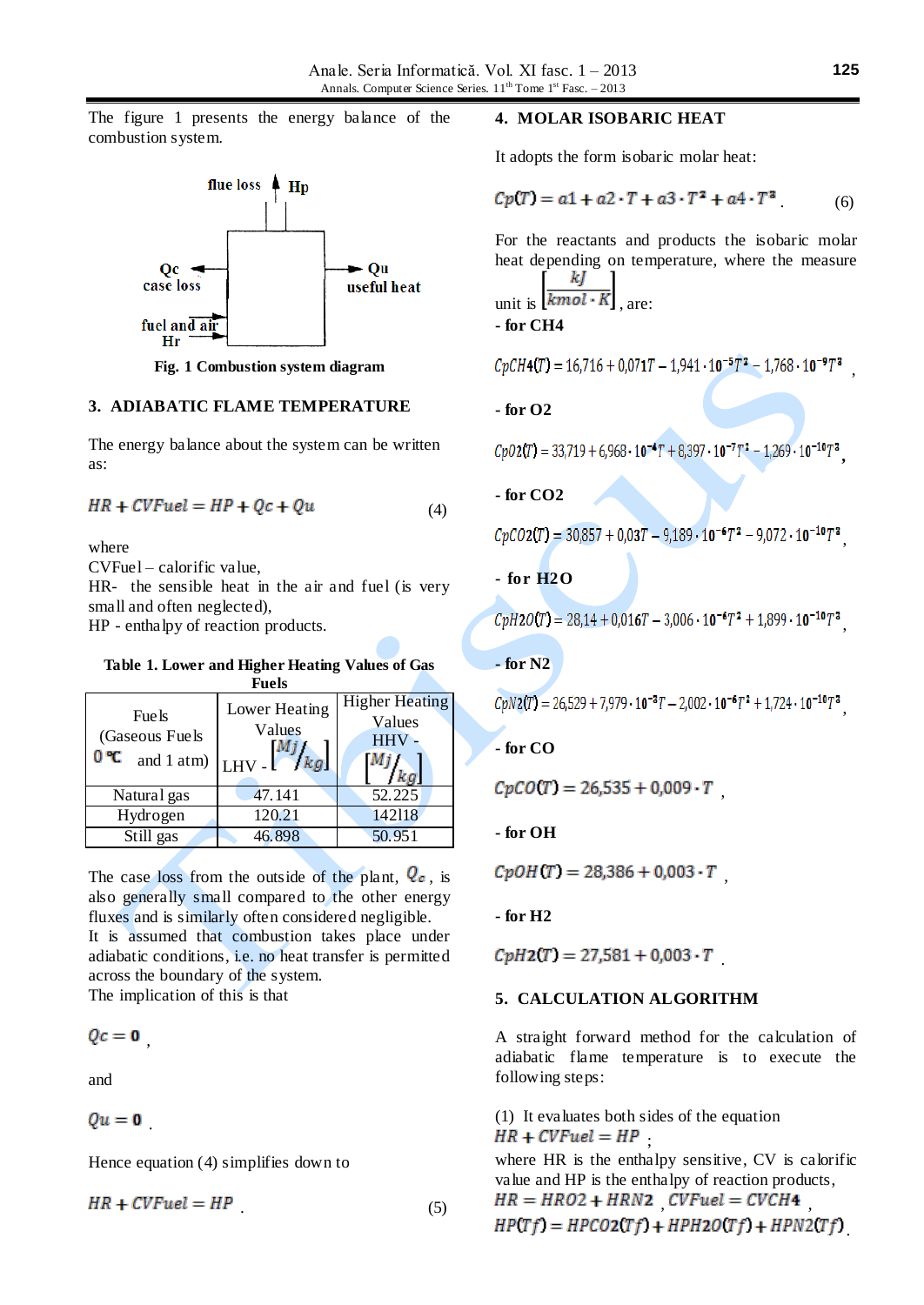| (2) solve the equation with unknown Tf |     |
|----------------------------------------|-----|
| $HP(Tf) - (HR + CVFuel) = 0$           | (7) |
| using Mathead root function.           |     |

## **6. CASE STUDY. ANALYSIS WITHOUT CONSIDERATION DISSOCIATION REACTION PRODUCTS**

Find the adiabatic flame temperature for a stoichiometric methane/air flame if the initial temperature of the fuel

and air is 5, 10, 15, 20 and 25  $^0$ C. Take the net calorific value of methane as

$$
CVCH4 = 16 \cdot 50 \cdot 14 \cdot 10^6 \left[ \frac{J}{kmol} \right] \tag{8}
$$

The initial temperature of the fuel and air

$$
i = 1..5 \quad T1(i) = 273.16 + 5 \cdot i \quad t1(i) = 5 \cdot i
$$

## **Table 2. Initial temperatures of fuel and air**

| tl(i)                    | T1(i)  |
|--------------------------|--------|
| $\overline{\phantom{0}}$ | 278.16 |
| 10                       | 283.16 |
| 15                       | 288.16 |
| 20                       | 293.16 |
|                          | 298.16 |

Standard temperature  $ts = 25^\circ C$ ,  $Ts = 273.16 + ts$   $Ts = 298.16 [K]$ The first step is to evaluate, for 1 kmol of methane:

$$
vCH4 = 1 \quad vRO2 = 2 \quad vRN2 = 7.524
$$
\n
$$
HCH4(i) = \int_{Ts}^{T10} vCH4 \cdot CpCH4(T) \cdot dT
$$
\n
$$
HR02(i) = \int_{Ts}^{T10} vRO2 \cdot Cp02(T) \cdot dT
$$
\n
$$
HRN2(i) = \int_{Ts}^{T10} vRN2 \cdot CpN2(T) \cdot dT
$$
\n
$$
HR(i) = HCH4(I) + HR02(i) + HRN2(i)
$$
\n
$$
vPC02 = 1 \quad vPH20 = 2 \quad vRN2 = 7.524
$$
\n
$$
HPCO2(Tf) = \int_{Ts}^{Tf} vPC02 \cdot CpC02(T) \cdot dT
$$
\n
$$
HPH20(Tf) = \int_{Ts}^{Tf} vPH20 \cdot CpH20(T) \cdot dT
$$
\n
$$
HPN2(Tf) = \int_{Ts}^{Tf} vPN2 \cdot CpN2(T) \cdot dT
$$
\n
$$
HP(Tf) = HP02(Tf) + HPH20(Tf) + HPN2(Tf) \quad (9)
$$

Solving equation (7)

| $i = 15$                              |      |
|---------------------------------------|------|
| $S(Tf, i) = HP(Tf) - (CVCH4 + HR(i))$ |      |
| $Tf = 2000$                           |      |
| $Tf(i) = root(STf, i), Tf$            |      |
| $tf(i) = Tf(i) - 273.16$              | (10) |

The calculated CH4 flame temperature is presented in table 3, depending on initial fuel and air temperature.

|   |            | Initial temperature<br>CH4 / air | CH4 Flame temperature | calculated      |
|---|------------|----------------------------------|-----------------------|-----------------|
| i | T1(i)<br>K | tl(i)<br>[°C]                    | TfCH4(i)<br> K        | tCH4(i)<br>[°C] |
|   | 278.16     | 5.                               | 2315,152              | 2041.992        |
| 2 | 283.16     | 10                               | 2318.776              | 2045.616        |
| 3 | 288.16     | 15                               | 2322.406              | 2049.246        |
| 4 | 293.16     | 20                               | 2326.042              | 2052.882        |
| 5 | 298.16     | 25                               | 2329.683              | 2056.523        |

|  |  | Table 3. Flame temperature |
|--|--|----------------------------|
|--|--|----------------------------|

# **7. DISSOCIATION REACTION PRODUCTS**

The dissociation equilibrium constant Cp for CO2, H2O and OH reaction components is presented in table 4.

| Table 4. Cp for CO2, H2O and OH |  |  |  |
|---------------------------------|--|--|--|
|                                 |  |  |  |

| Td<br>ſК | KpCO2(Td) | KpH2O(Td) | KpOH(Td) |
|----------|-----------|-----------|----------|
| 2500     | 3944.194  | 9.244     | 0.942    |
| 2750     | 1970.416  | 5.951     | 1.003    |
| 3000     | 984.368   | 3.831     | 1.067    |
| 3250     | 598.843   | 2.794     | 1.115    |

# **8. ALGORITHM FOR DETERMINING THE DISSOCIATION REACTION PRODUCT WITH CONSIDERATION OF CO2 AND H2O**

It adopts

$$
k = 0..3 \quad Td(k) = 2500 + 250 \cdot k \quad p = 10^5
$$

Estimated values for the unknown

$$
\begin{aligned} vCO2d &= 0.9 \quad vCOd = 0.1 \quad vH2Od = 1\\ vH2d &= 0.1 \quad vOHd = 0.1 \quad vO2d = 0.1 \end{aligned}
$$

Given

$$
vCO2d + vCO2d = 1
$$
  

$$
vH2Od + vH2d + \frac{1}{2}vOHd = 2
$$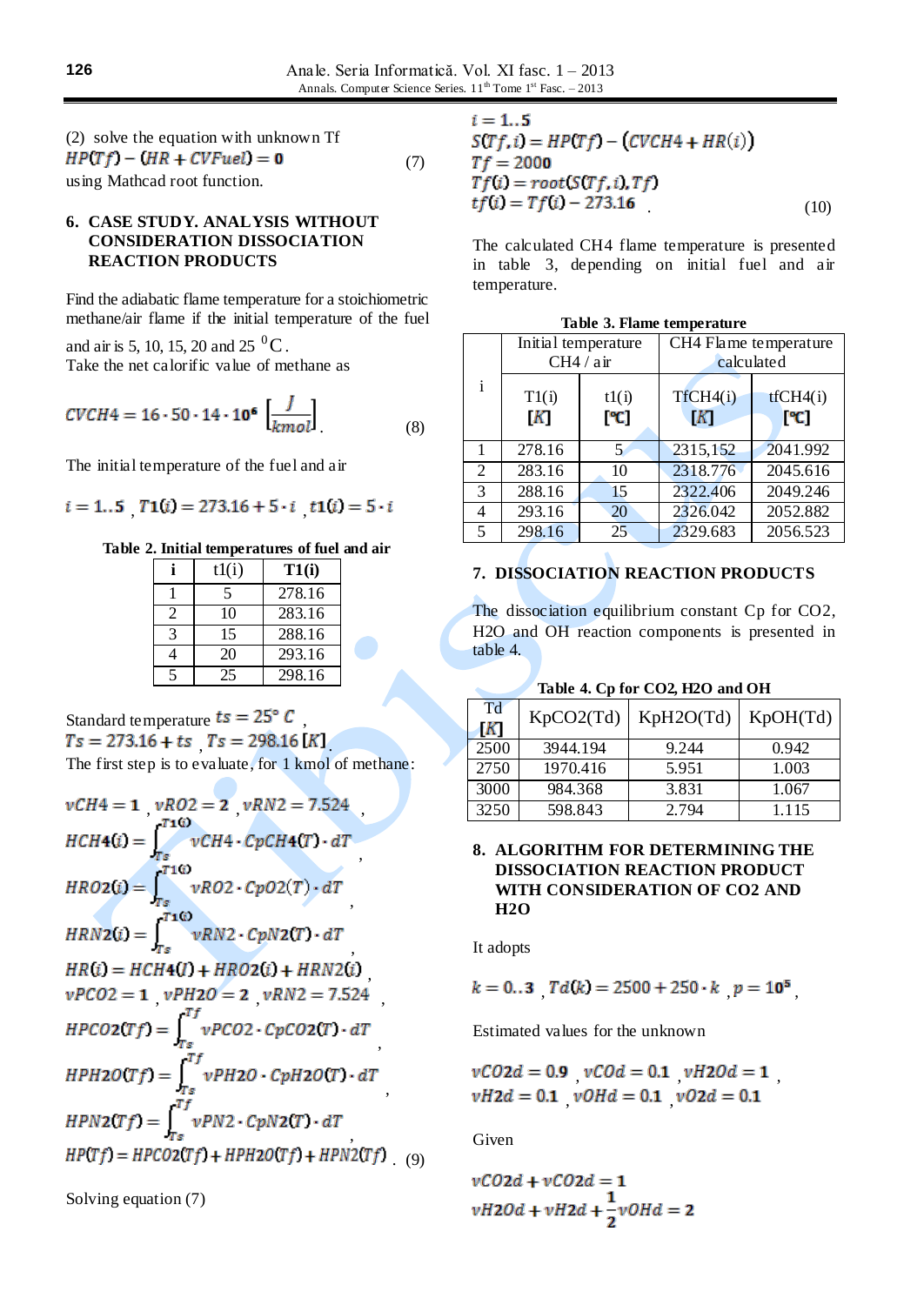$$
vCO2d + \frac{1}{2}vCOd + \frac{1}{2}vH2Od + vO2d + \frac{1}{2}vOHd = 2
$$
  
\n
$$
\frac{vCO2d}{vCO2d \cdot vO2d^{\frac{1}{2}}} \cdot \left(\frac{p}{vCO2d + vCOd + vO2d}\right)^{-\frac{1}{2}} = KpCO2(T(i))
$$
  
\n
$$
\frac{vH20d}{vH2d \cdot vO2d^{\frac{1}{2}}} \cdot \left(\frac{p}{vH20d + vH2d + vO2d}\right)^{-\frac{1}{2}} = KpH2O(T(i))
$$
  
\n
$$
\frac{vOHd}{vOHd} = KpOH(T(i))
$$
  
\n
$$
Sol(i) = Find(vCO2d, vCOd, vH20d, vH2d, vOHd, vO2d)
$$
  
\n
$$
vCO2d(k) = Sol(k)_{1}, vCOd(k) = Sol(k)_{2},
$$
  
\n
$$
vH2Od(k) = Sol(k)_{3},
$$
  
\n
$$
vH2d(k) = Sol(k)_{4}, vOHd(k) = Sol(k)_{5},
$$
  
\n
$$
vO2d(k) = Sol(k)_{6},
$$

**Table 5.**

| k | $Td(k)$ [K] | vCO2d(k) | vC0d(k)  | vH2Od(k) |
|---|-------------|----------|----------|----------|
|   | 2500        | 0.999989 | 0.000011 | 1.982456 |
|   | 2750        | 0.99998  | 0.00002  | 1.976076 |
| 3 | 3000        | 0.999965 | 0.000035 | 1.967379 |
|   | 3250        | 0.999948 | 0.000052 | 1.959285 |

| Table 6. |                 |          |          |          |  |
|----------|-----------------|----------|----------|----------|--|
|          | k $Td(k)$ $[K]$ | vH2d(k)  | vOHd(k)  | vO2d(k)  |  |
|          | 2500            | 0.013682 | 0.007724 | 0.004916 |  |
|          | 2750            | 0.018441 | 0.010966 | 0.006489 |  |
| 3        | 3000            | 0.024844 | 0.015554 | 0.008551 |  |
|          | 3250            | 0.030741 | 0.019948 | 0.010409 |  |

## **9. FLAME TEMPERATURE CALCULATION BASED ON PARAMETERS i AND k**

Algorithm is applied to paragraph 7 of reaction products calculated by considering the dissociation

| $HPCO2d(Tf,k) = \int_{-\infty}^{T} vPCO2d(k) \cdot CpCO2(T) \cdot dT$                                              |
|--------------------------------------------------------------------------------------------------------------------|
| $HPH2Od(Tf,k) = \int_{0}^{Tf} vPH2Od(k) \cdot CpH2O(T) \cdot dT$                                                   |
| $HPN2d(Tf,k) = \int_{\tau_1}^{Tf} vPN2d(k) \cdot CpN2(T) \cdot dT$                                                 |
| $HPH2d(Tf,k) = \int_{\pi}^{Tf} vPH2d(k) \cdot CpH2(T) \cdot dT$                                                    |
| $\label{eq:HP} HPOHd(Tf,k) = \int_{-\infty}^{Tf} vPOHd(k) \cdot CpOH(T) \cdot dT$                                  |
| $\label{eq:HPO2d} HPO2d(Tf,k) = \int_{r_c}^{Tf} vPO2d(k) \cdot CpO2(T) \cdot dT$                                   |
| $HR(i) = HCH4(i) + HRO2(i) + HRN2(i)$                                                                              |
| $\begin{array}{l} HP(Tf,k)=HPCO2d(Tf,k)+HPH2Od(Tf,k)+HPN2(Tf,k)+\\+HPH2d(Tf,k)+HPOHd(Tf,k)+HPO2d(Tf,k)\end{array}$ |
| (11)                                                                                                               |
| $HP(Tf, k) - (HR(i) + CVFuel) = 0$<br>(12)                                                                         |

To solve the equation (11) with unknown Tf, and i and k parameters using Mathcad root function

$$
i = 1..5 \t k = 0..3
$$
  
\n
$$
Sd(Tf, i, k) = HP(Tf, k) - (CVCH4 + HR(i))
$$
  
\n
$$
Tf = 2200
$$
  
\n
$$
Tfd(i, k) = root(Sd(Tf, i, k), Tf)
$$
  
\n
$$
tfd(i, k) = Tfd(i, k) - 273.16
$$
 (13)

Numerical values obtained are presented in table 7 and table 8.

|   | Table 7. |          |          |          |  |  |
|---|----------|----------|----------|----------|--|--|
|   | Tfd(I,0) | Tfd(I,1) | Tfd(I,2) | Tfd(I,3) |  |  |
|   | K        | K        | K        | K        |  |  |
|   | 2314.728 | 2314.576 | 2314.371 | 2314.18  |  |  |
|   | 2318.352 | 2318.2   | 2317.371 | 2317.804 |  |  |
| 3 | 2321.982 | 2321.83  | 2321.624 | 2321.434 |  |  |
| 4 | 2325.617 | 2325.465 | 2325.26  | 2325.069 |  |  |
| 5 | 2329.258 | 2329.107 | 2328.901 | 2328.71  |  |  |

| Table 8. |                           |          |                     |          |  |  |  |
|----------|---------------------------|----------|---------------------|----------|--|--|--|
| Ť        | tfd(I,0)                  | tfd(I,1) | tfd(I,2)            | tfd(I,3) |  |  |  |
|          | $\mathsf{P}^{\mathsf{c}}$ | [°C]     | [°C]                | [°C]     |  |  |  |
|          | 2041.568                  | 2041.416 | 2041.211            | 2041.02  |  |  |  |
| 2        | 2048.192                  | 2045.04  | 2044.835            | 2044644  |  |  |  |
| 3        | 2049.822                  | 2048.67  | 2048.464            | 2048.274 |  |  |  |
| 4        | 2052.457                  | 2052.305 | $\overline{2052.1}$ | 2051.909 |  |  |  |
| 5        | 2056.098                  | 2055.947 | 2055.741            | 2055.55  |  |  |  |

# **CONCLUSIONS**

The presented algorithm for reaction products determination, with CO2 and H2O dissociation can be used also for H2, O2 and N2 dissociation. In this case there are nine unknowns.

In the study of [combustion,](http://en.wikipedia.org/wiki/Combustion) there are two types of adiabatic flame temperature depending on how the process is completed, constant volume and constant pressure, describing the temperature the combustion products theoretically reach if no energy is lost to the outside environment.

The constant volume adiabatic flame temperature is the [temperature](http://en.wikipedia.org/wiki/Temperature) that results from a complete [combustion](http://en.wikipedia.org/wiki/Combustion) process that occurs without any [work,](http://en.wikipedia.org/wiki/Work_%28thermodynamics%29) [heat transfer](http://en.wikipedia.org/wiki/Heat_transfer) or changes in [kinetic](http://en.wikipedia.org/wiki/Kinetic_energy) or [potential](http://en.wikipedia.org/wiki/Potential_energy)  [energy.](http://en.wikipedia.org/wiki/Potential_energy) The constant pressure [adiabatic](http://en.wikipedia.org/wiki/Adiabatic_Process) flame temperature is the temperature that results from a complete combustion process that occurs without any heat transfer or changes in kinetic or potential energy. Its temperature is lower than the constant volume process because some of the energy is utilized to change the volume of the system (i.e., generate work).